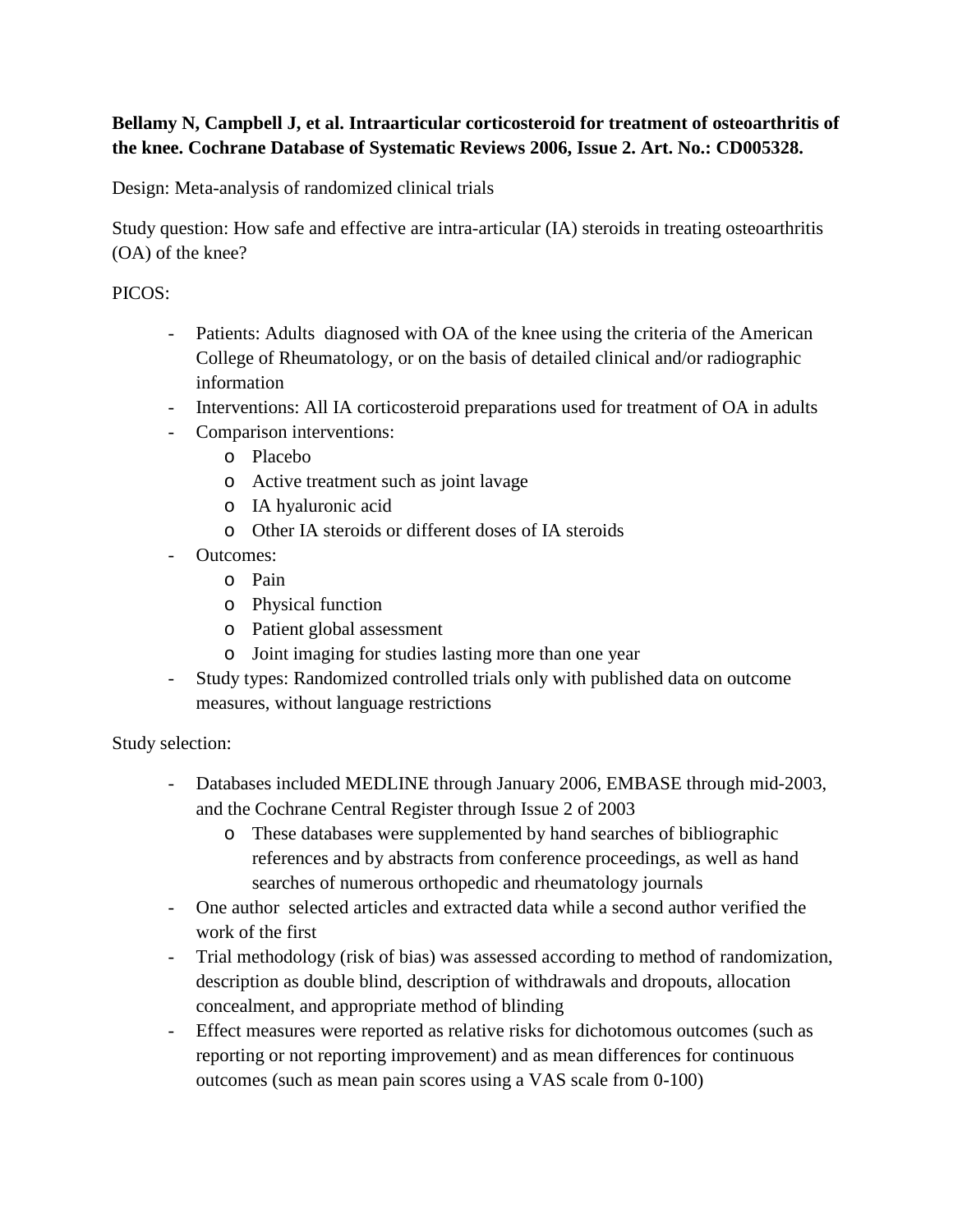#### Results:

- 28 RCTs with 1973 patients met the selection criteria
	- o 13 of these compared IA steroid versus placebo
	- o 10 compared IA steroid with hyaluronic acid injection
	- o 6 trials compared IA steroid against another IA steroid
	- o 3 trials compared IA steroid against joint lavage
- A total of 350 separate analyses were done, but only 16 analyses attempt to combine outcome data from two or more studies in a meta-analysis; the other 334 are reports of single outcomes from single studies
	- o Of the 16 meta-analyses in the report, 5 combine data from 3 studies and 11 combine data from 2 studies; none combine data from 4 or more studies
- For the comparison of IA steroid versus placebo, one meta-analysis of 3 studies with 161 patients showed less pain with IA steroid one week after injection (21.91 points on a 100 point VAS; 95% confidence interval from 13.89 to 29.93 points)
	- o For pain relief after one week, only single studies were available, and in each of these, the 95% confidence interval included the null value of no effect
	- o For global improvement after one week, outcomes from 3 studies with 158 patients were combined to estimate that patients who had IA steroid were 1.44 times as likely as those injected with placebo to have a positive response (95% CI 1.13 to 1.82); for global improvement later than one week, the differences between steroid and placebo were no longer statistically significant
- For the comparison of IA steroid versus joint lavage, numerous single studies reported a large number of comparisons, but no differences between steroid and lavage were discovered
- For the comparison of IA methylprednisolone versus IA hyaluronic acid, data from 3 studies with 170 patients were combined
	- o Both interventions had equal pain scores 1 to 4 weeks after injection
	- o Hyaluronic acid had lower pain scores than IA steroid 5 to 13 weeks after injection (7.73 points on a 100 point VAS, 95% CI between 2.64 and 12.81)
	- o For the number of patients with moderate or severe pain while bearing a load, 2 studies with 130 patients showed that steroid and hyaluronic acid injection were equivalent 1 to 4 weeks after injection, but that hyaluronic acid had fewer patients with pain on load-bearing 5 to 13 weeks after injection (risk for hyaluronic acid was 62% that of IA steroid, with 95% CI from 45% 5o 85%)
	- o For moderate or greater rest pain, IA steroid and hyaluronic acid were equivalent 1 to 4weeks after injection, but at 5 to 13 weeks after injection, the risk with hyaluronic acid was 39% of the risk with steroid (95% CI from 19% to 78%)
	- o For range of motion, hyaluronic acid had about 5 degrees greater flexion than IA steroid at 1 to 4 weeks and again at 5 to 13 weeks post injection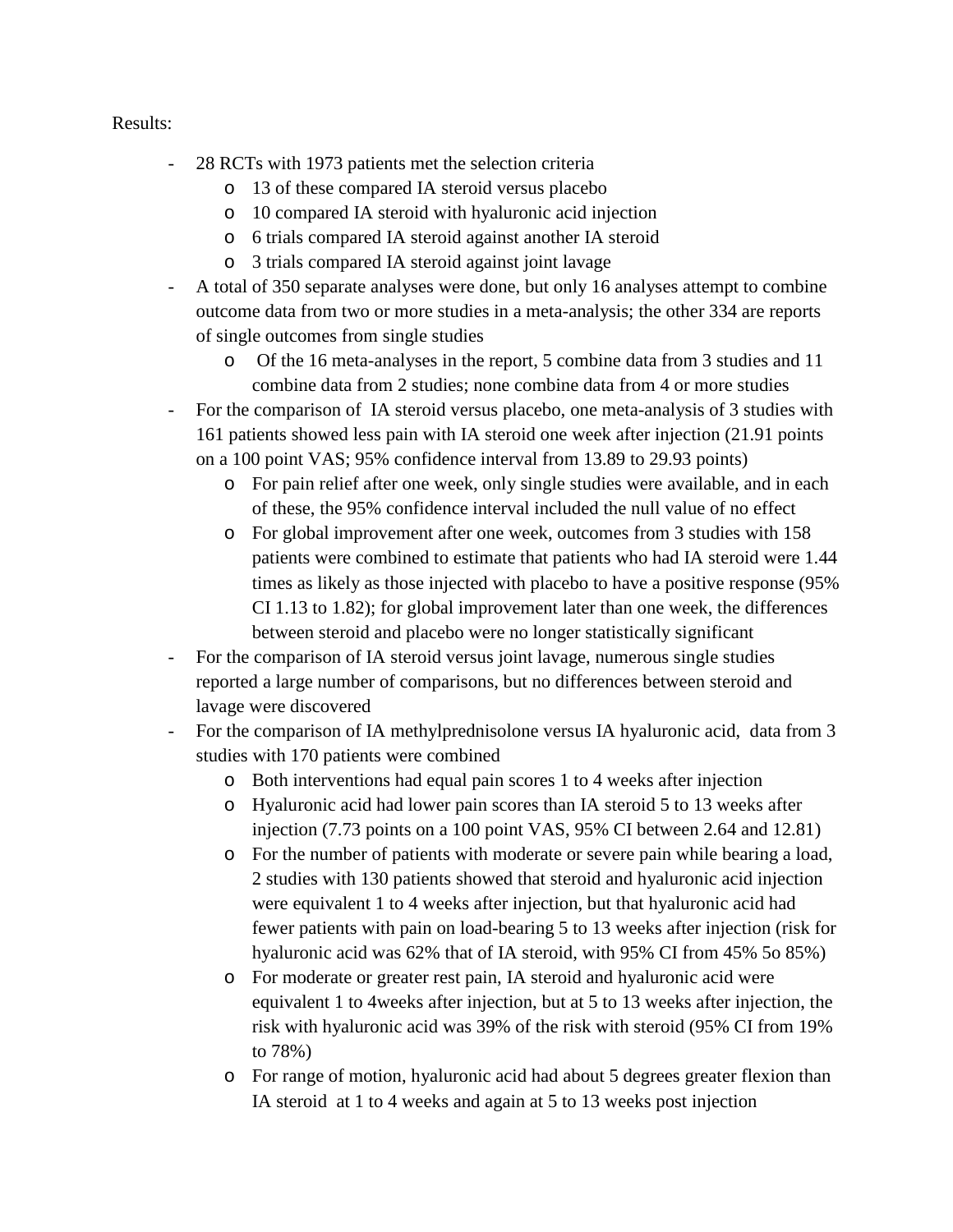- For the comparison of different IA steroid preparations, one study reported a difference in the number of patients with pain one week following injection, with triamcinolone more effective than betamethasone (43% with pain versus 76% with pain), with similar comparisons at 2 and 4 weeks after injection
- For combination treatment, IA steroid plus hyaluronic acid was compared with hyaluronic acid alone in one study with 40 patients
	- o This study made 36 data comparisons on outcomes for various WOMAC subscales at various time points, with small differences favoring the combination for 4 endpoints, but with fewer withdrawals in the group having only hyaluronic acid injection

# Authors' conclusions:

- Limited conclusions can be drawn because of sparse data for most comparisons
- IA steroid is likely to be more effective than IA placebo one week after injection, and possibly at 2 to 3 weeks, but no evidence of benefit is apparent after 4 weeks
- IA steroid versus hyaluronic acid suggests that the effect of hyaluronic acid lasts longer than for IA steroid, with clinical benefits of hyaluronic acid being detectable 5 to 13 weeks post injection
- No generalizations regarding different IA steroid preparations are warranted with the available data
- The value of combinations of steroid with hyaluronic acid merits further evaluation, even though most of the variables in the single study of a combination were not significantly different
- There is a lack of standardization of reporting standards for outcome assessments, assessment times, and trial durations, with consequent reductions in the usefulness of trials of IA steroids

### Comments:

- The large number of total comparisons (350 in all), the vast majority of which are single endpoints from single studies, creates an unwieldy analysis in which about 17 (one in twenty) would be expected to be "statistically significant" in one or another direction
- The presentation of the results is also lengthy and consists of reporting outcomes from study after study, without a thematic organization to give an overall picture of the effectiveness of steroid injection
- It would appear that some outcomes with two or more studies could have been combined in a reasonable meta-analysis, but the authors declined to do so, without explaining what influenced the decision to do meta-analyses on some outcomes but not on others, imposing extra efforts on the reader